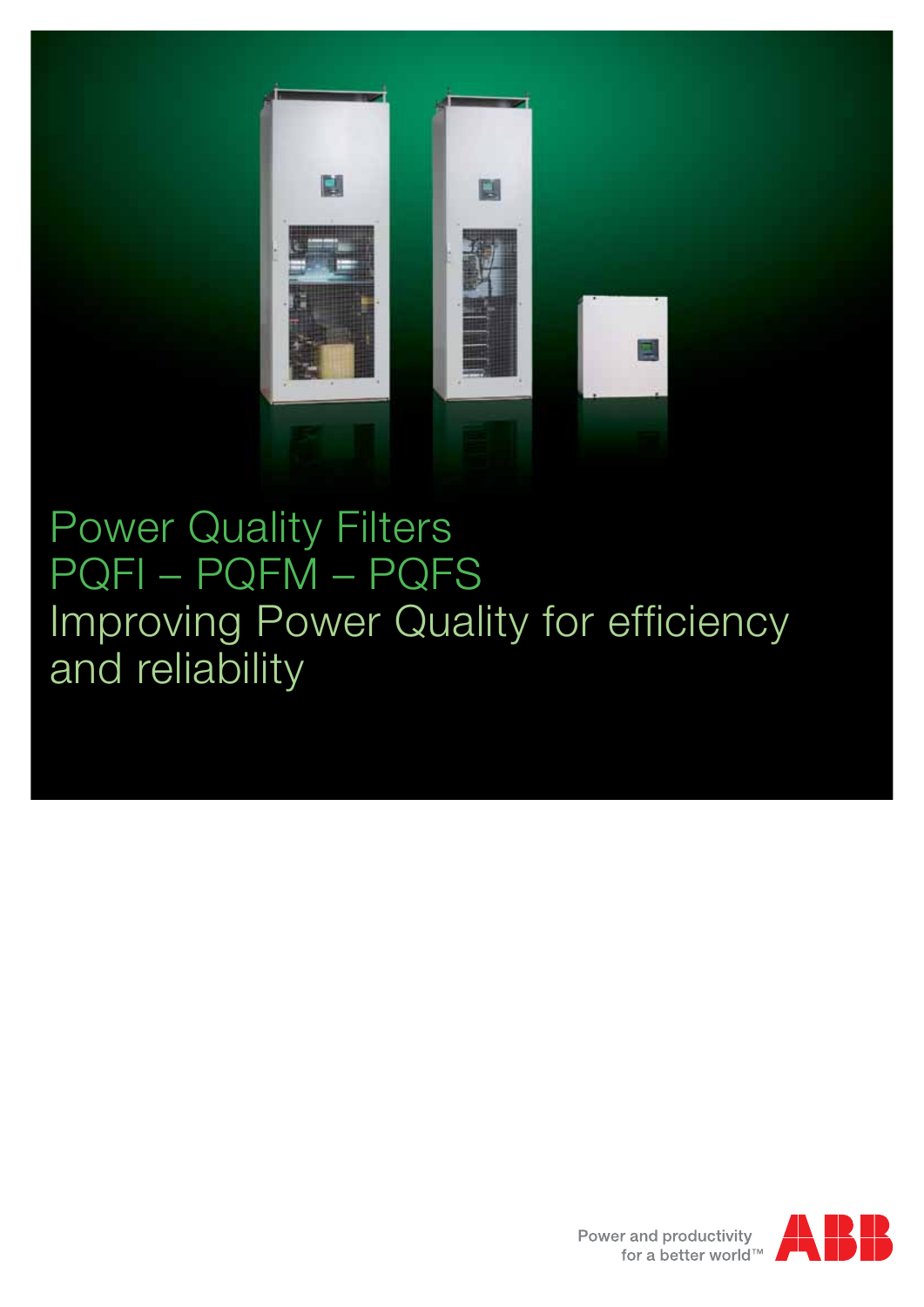ABB Power Quality Filters: the most efficient solution for active filtering of harmonics, smooth reactive power compensation and load balancing

Enabling trouble-free and efficient operation of your system.

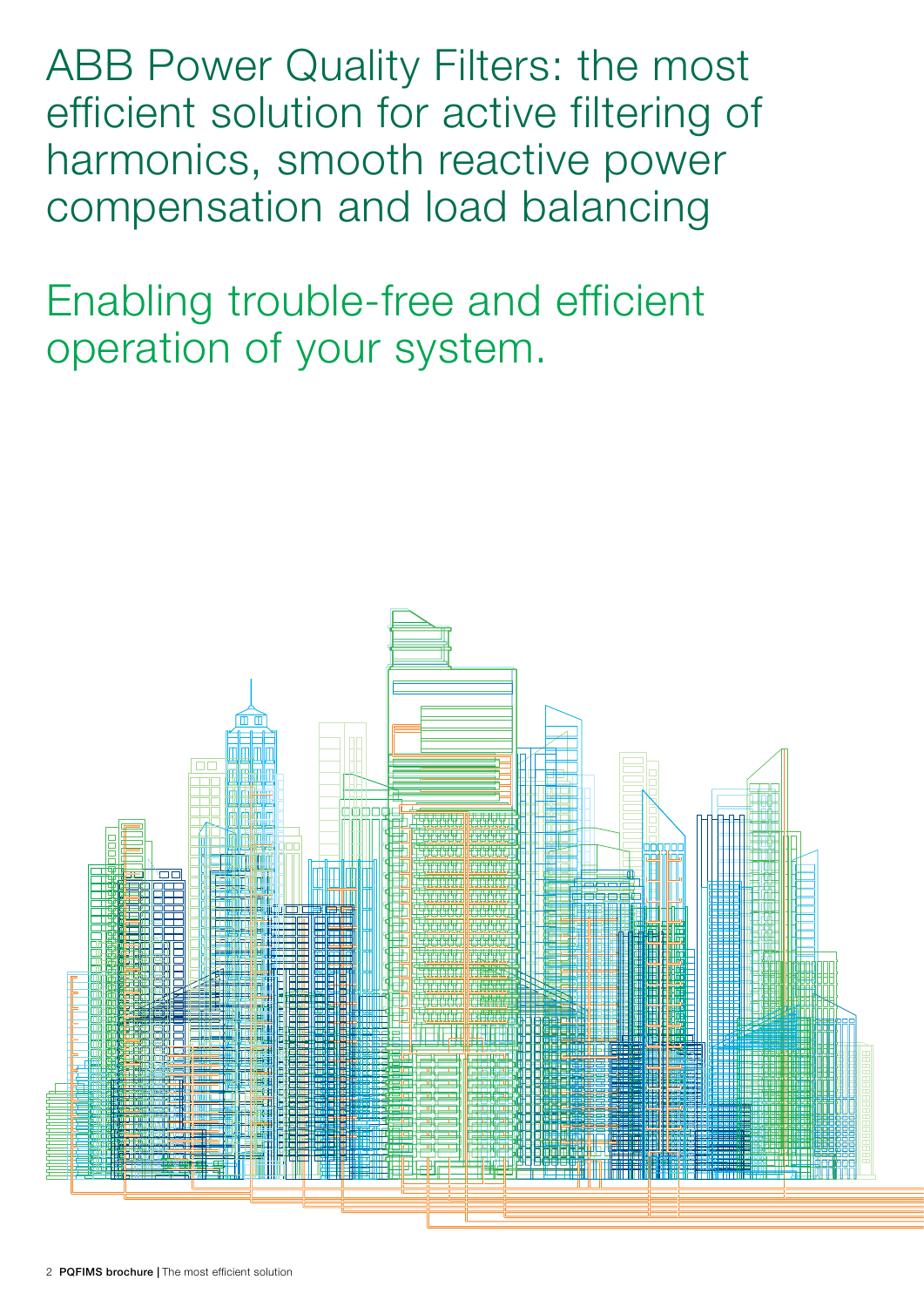#### The cost of poor Power Quality

Electrical networks with poor Power Quality result in financial loss, environmental impacts and/or safety concerns.

There are three significant sources of poor Power Quality caused by a variety of loads in customer installations:

- Harmonic pollution
- Load imbalance resulting in voltage imbalance and phase to neutral voltage
- Reactive power

Poor Power Quality when excessive costs money. It leads amongst others to:

- Frequent failures of equipment
- Reduced lifetime of equipment
- Production losses
- Reduced safety levels of installations
- Increased carbon footprint
- Non-compliance with utility regulations



In addition, there are costs incurred due to extra kWh losses in typical network components such as transformers, cables and motors. These losses are cascaded back to the utility power plants and result in increased CO<sub>2</sub> emissions. The emissions can be significant or marginal depending on the process and the fuel type from which the electrical power is generated.



#### ABB PQF active filters are the ultimate answer to tough Power Quality problems caused by harmonics, load unbalance and reactive power demand.

ABB PQF active filters can be applied to small, medium or large applications and are suitable for both industrial and commercial installations. They provide harmonic mitigation, load balancing and step-less reactive power control for inductive and capacitive loads. Selection from the large choice of ratings from several tens of Amps to several thousands of Amps enables the optimal solution for each system to be easily defined. The desired filter rating can be obtained by combining different master and slave units. Under normal conditions, the load of the filter will be distributed evenly over all the filter units operating in parallel.

ABB PQF active filters can be installed in LV networks. They can also be employed in MV networks through the use of a suitable coupling transformer.

#### ABB PQF active filters offer the following system benefits:

- Reduced production downtime and/or commercial installation downtime.
- $\bullet$  Increased system efficiency and reduction of CO<sub>2</sub> emissions.
- Compliance with the strictest Power Quality regulations thanks to their unique control concept, thereby avoiding penalties and/ or refusal by utilities to connect installations to the electrical grid.
- No detailed network analysis required, rapid and easy implementation of the solution.
- Not overloadable, thanks to their active concept, hence well adapted to LV installations where loads are upgraded frequently.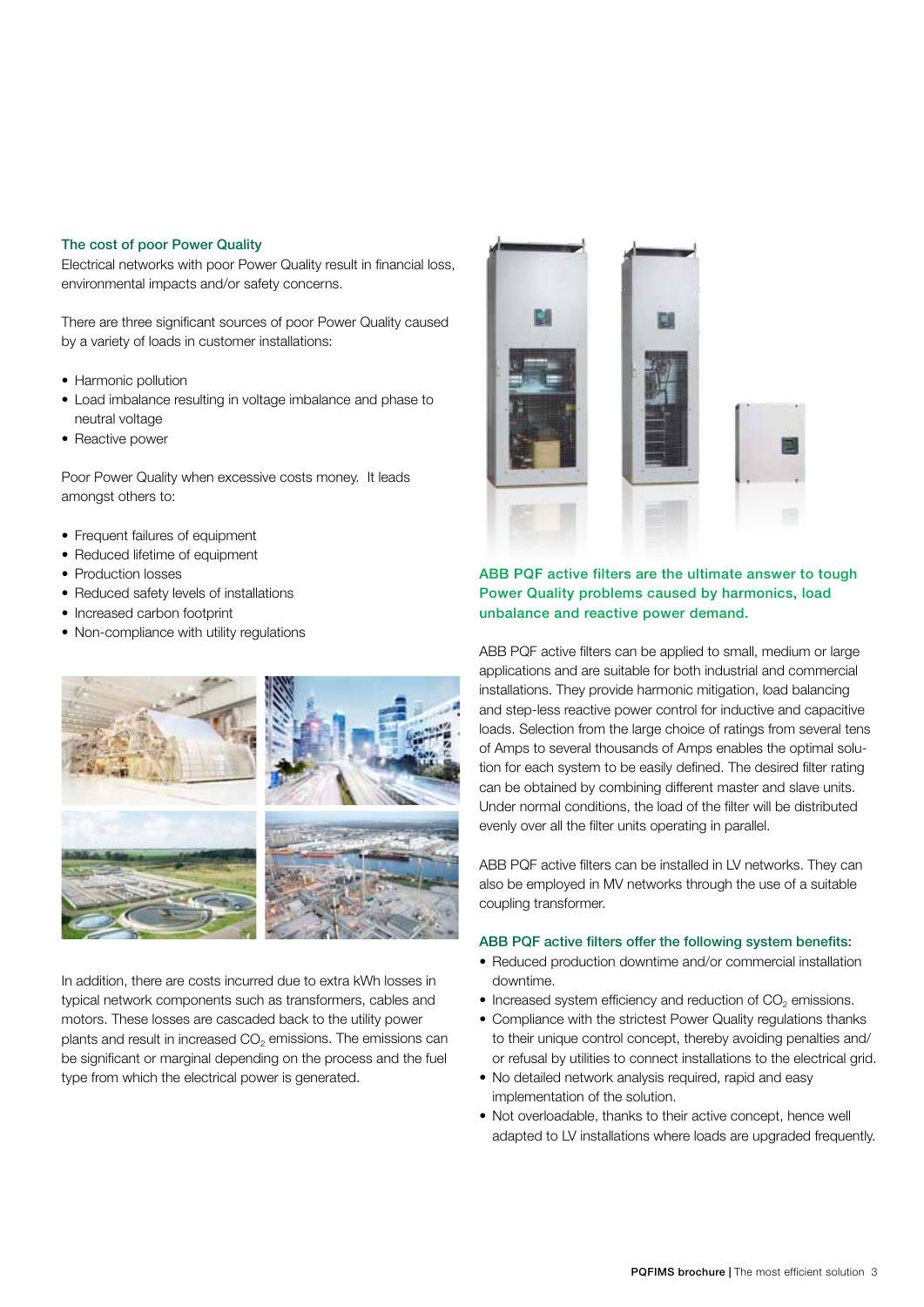# A unique operating principle

ABB PQF active filters excel thanks to the quality of the compact and user-friendly control system, built according to the highest ABB manufacturing and quality standards.



An ABB PQF active filter is a power electronics based electrical equipment that is installed parallel to the polluting loads. It monitors the line current harmonics, as well as the customer requirements programmed by the user. It can then generate for each harmonic frequency a compensation current in perfect phase opposition to the polluting current.

The use of a closed loop control system in combination with the selection capability of individual harmonic components makes the ABB PQF active filter the most precise active filter in the market:

• The closed loop control system measures the line current for each harmonic and reactive power component and compares this with the target set by the customer. Any deviation is automatically eliminated.



• The selection capability of individual harmonic components is the result of an advanced control algorithm. A compensation current with perfect opposite phase is injected for each harmonic selected. This ensures optimal cancellation of all harmonic components that are selected by the user.

This unique ABB technology enables installations to comply with even the most stringent of harmonic regulations and guidelines such as IEEE519, G5/4, etc. Unlike other active filter products on the market, the ABB PQF active filters allow setting individual harmonic target limits as imposed by the regulations.



The closed loop control concept also enables the filter to demonstrate excellent performance for achieving target power factor and load balancing.

#### Load balancing example

### Line current 1 49.1 Arms Line current 2 5.3 Arms Line current 3 5.1 Arms Without filter With filter Neutral current 44.1 Arms Neutral current 3.5 Arms Line current 1 19.6 Arms Line current 2 19.4 Arms Line current 3 19.5 Arms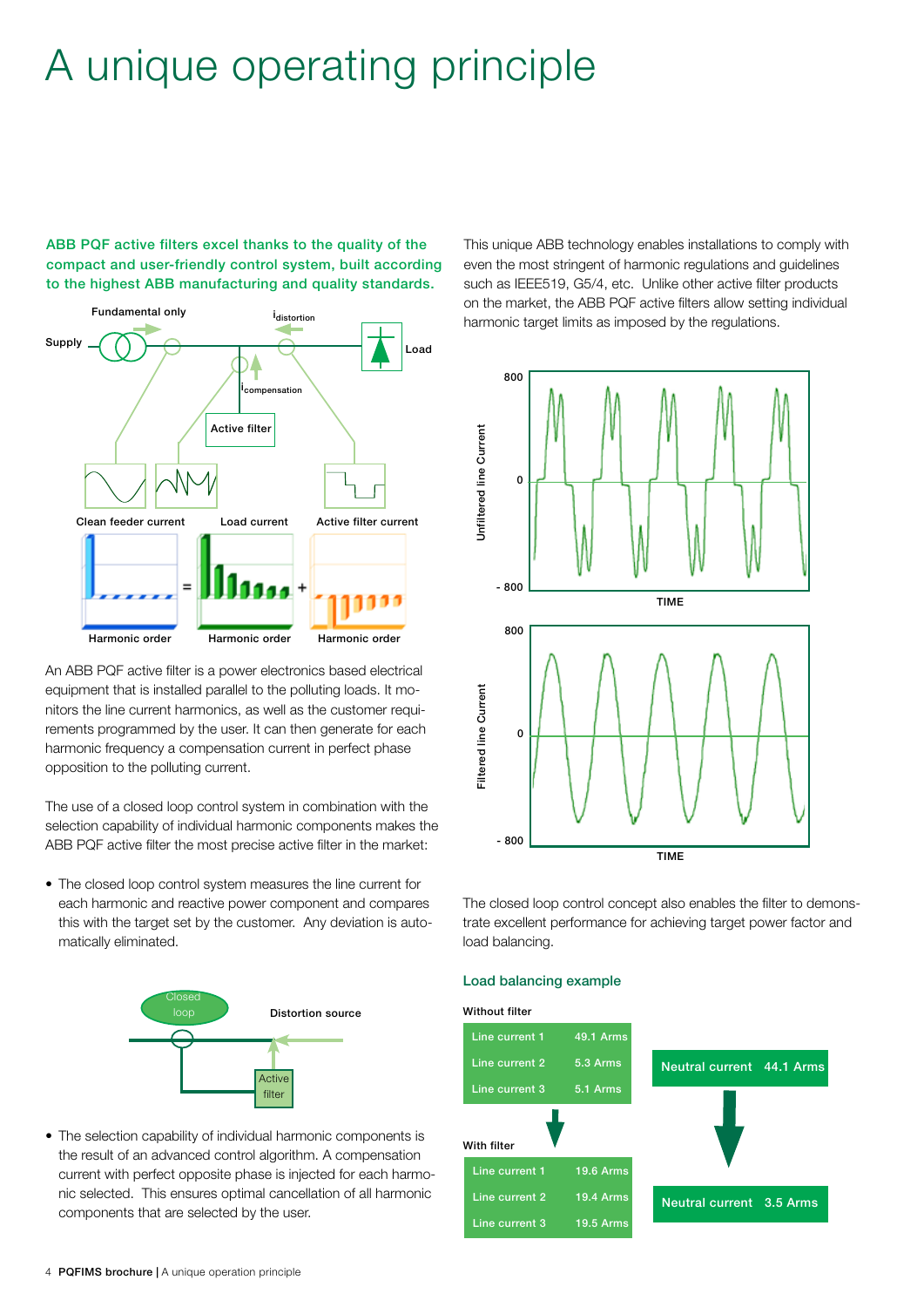

## Peace of mind

ABB is a leading manufacturer of Power Quality solutions offering a rich product portfolio to address a variety of Power Quality problems throughout the complete voltage and application range.

Thanks to ABB's vast first hand experience with Power Quality issues in the field, the ABB R&D centers are able to bring optimal solutions to the market. As an important added benefit to the customer, the ABB products are supported by an unrivalled service network operating worldwide which can support customers to any level desired.

The ABB PQF active filters available today are the result of more than a decade of intensive R&D efforts combined with continuing field experience from a large installed base. This makes the ABB PQF products the preferred choice for demanding applications such as safeguarding critical industrial or commercial processes, or rendering installations compliant with any prevailing Power Quality regulations. ABB PQF active filters provide peace of mind to customers.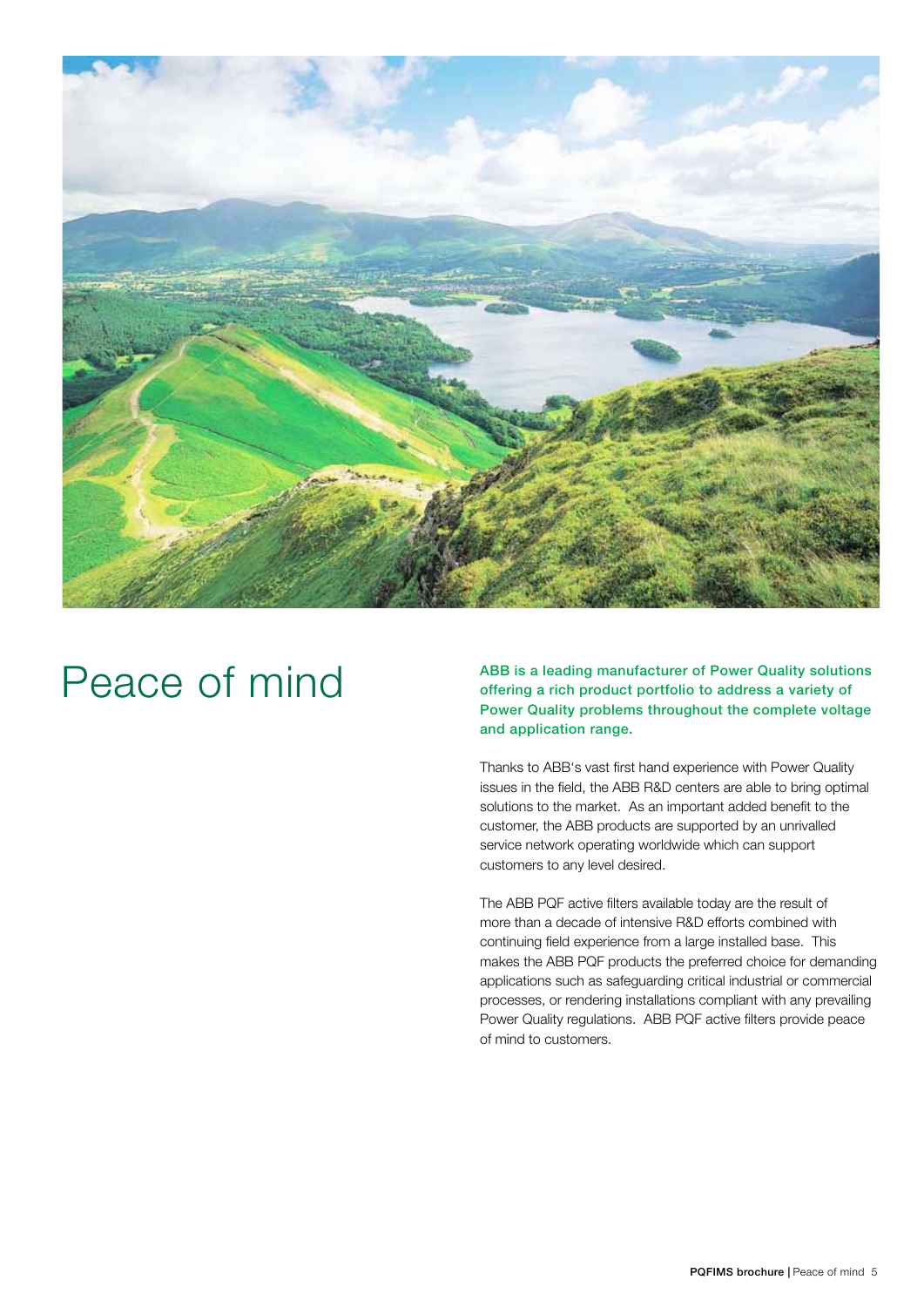# Key product features and benefits

#### ABB PQF active filters:

Have unprecedented filtering efficiency thanks to the unique closed loop control system and individual harmonic selection capability.

- Filter up to 20 harmonics simultaneously (15 for PQFK and PQFS in 4-wire mode).
- $\bullet$  Selection of harmonics up to the 50<sup>th</sup> harmonic.
- Harmonic attenuation factor better than 97%.
- Desired harmonic levels can be preset for each selected harmonic.
- Compliance with all aspects of harmonic regulations including compliance with individual harmonic limits.
- Resolving harmonic problems due to both low frequency and high frequency harmonics.
- Increase system reliability.

#### Can perform stepless reactive power compensation of both inductive and capacitive loads.

- Offload network components resulting in reduced system losses.
- Avoid penalties from utilities.
- Allow generator compensation without the risk of overcompensation.
- Compensate capacitive loads such as modern blade-server systems, allowing for UPS-systems to run at nominal rating.

### Can perform load balancing

- in both 3- and 4-wire systems.
- Reduce the impact on the loads due to voltage unbalance.
- Offload supply cables and neutral cable current wise.
- Reduce the voltage drop between neutral and earth. This increases the safety of the installations and allows sensitive loads to operate.

#### Raise system reliability to unprecedented levels.

ABB PQF active filters incorporate full redundancy functionnality. This feature allows different filter units to work together in a coordinated and efficient manner and permits compliance with even the most stringent requirements on redundancy imposed in critical applications, varying from data centers over telecommunication hubs to sensitive industrial processes.

Depending on the application requirements, the customers can select either a system offering full or limited redundancy.

- With a fully redundant system, the load of any unit in a filter system is taken over by the other units if a shut down of a unit occurs, provided that the appropriate filter capacity is available.
- With a limited redundant system, the load of any slave unit in a filter system is taken over by the other units if the shut down of a slave unit occurs, provided that the appropriate filter capacity is available.

In order to obtain full redundancy, it is necessary to select a filter system consisting of only master units. If limited redundancy is acceptable, a combination of master and slave units can be selected. The degree of redundancy can be varied by selecting more or less master units.



#### Are designed with the customer requirements in mind.

- Standard products with direct coupling in a wide voltage and current range allowing the optimal choice to be made for each installation.
- Works with standard class CT's.
- Modular non-overloadable technology which can be upgraded in the future.
- User friendly backlit GUI interface with network monitoring capabilities and extensive I/O possibilities.
- Automatic thermal derating function allowing to run automatically in derated mode when switchroom temperatures become too high. No risk of abrupt system tripping.
- Compact solution usable in both new and retrofit applications.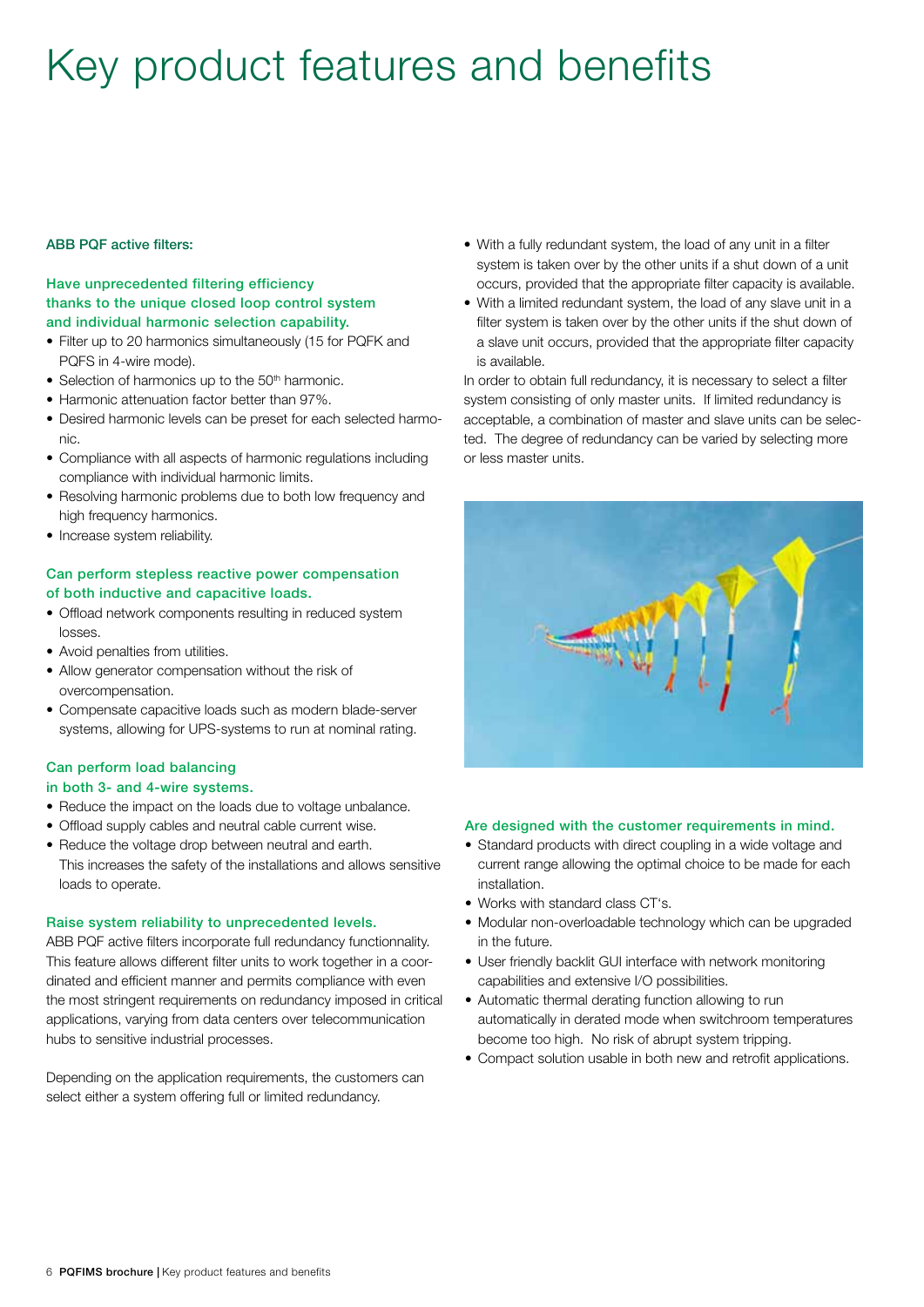# Product portfolio and application area

In order to cater for different requirements and applications, ABB PQF active filters are available in different forms, dimensions and ratings.

PQFM





The PQFI active filters are the ideal solution for heavy industrial applications using high power where three phase harmonic loads need to be filtered. The PQFI filters are available in free standing cubicle format.

#### Typical applications include:

- Oil and gas industry (on- and offshore)
- Steel industry
- Water industry
- Cement industry
- Automotive industry
- Process plants
- Pulp and paper industry
- Solar panel and solar panel inverter manufacturing lines
- Printing industry, ...



The PQFM active filters are the ideal solution for medium scale industrial three wire applications. They can be obtained both as a free standing cubicle with limited footprint and as an IP00 plate to be readily used by panel builders and system integrators.

#### Typical applications include:

- Oil and gas industry (on- and offshore)
- Water industry
- Process plants
- Chilling stations
- Cement industry
- Pulp and paper industry
- Ski lifts
- Printing industry, ...

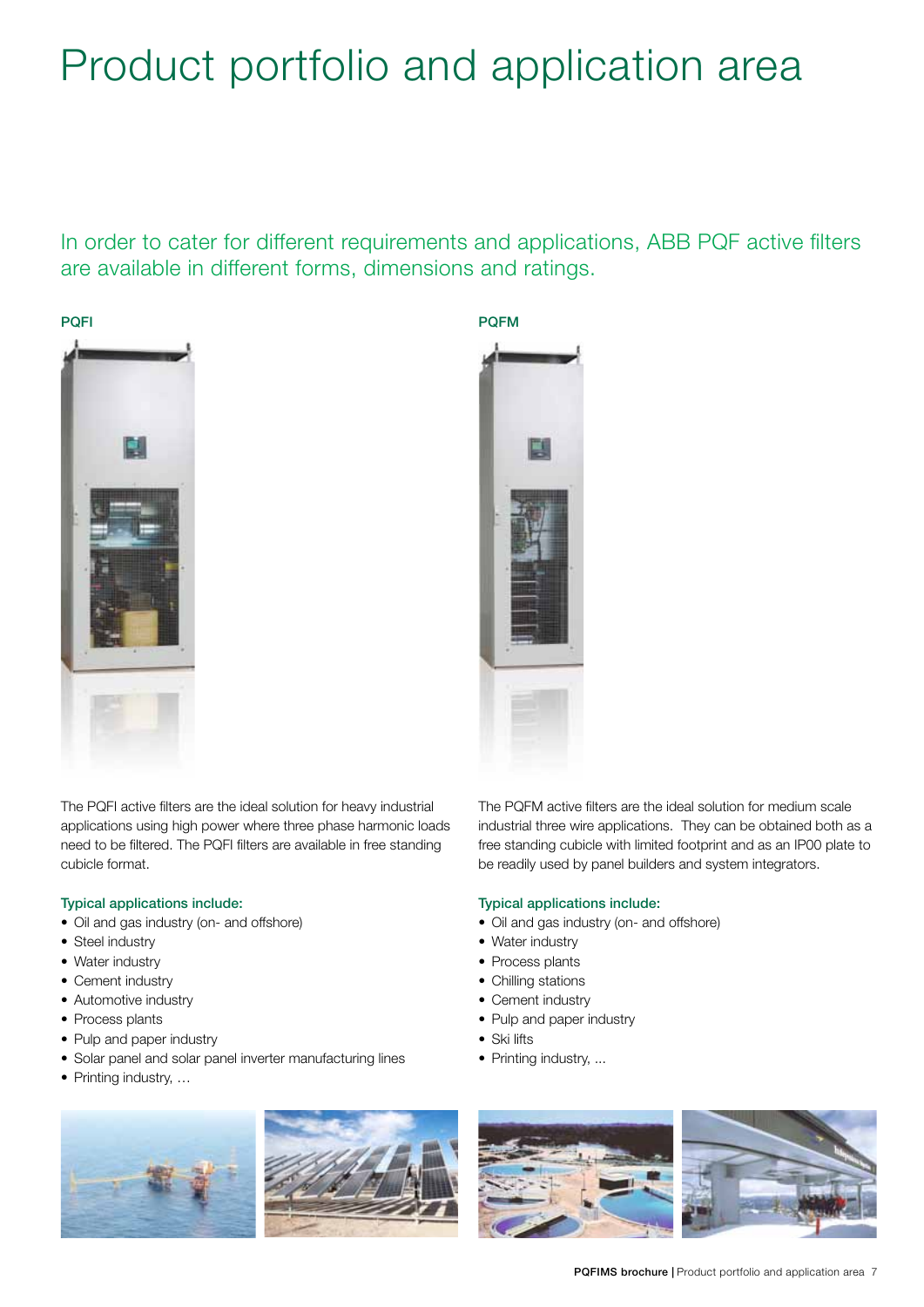# Product portfolio and application area

#### **PQFS**





The PQFS is the ABB compact solution for commercial, residential and light industrial applications for installations with or without neutral. Its wall-mount compact design allows it to be installed at any location where only limited space is available. It can also be integrated by panel builders as part of a complete system.

#### Typical applications include:

- Offices and other commercial buildings
- Computer/data centers
- Residential buildings
- • UPS-systems, lifts and advanced lighting systems
- • Light industrial loads such as remote pumping stations
- • Light railway and metro applications, …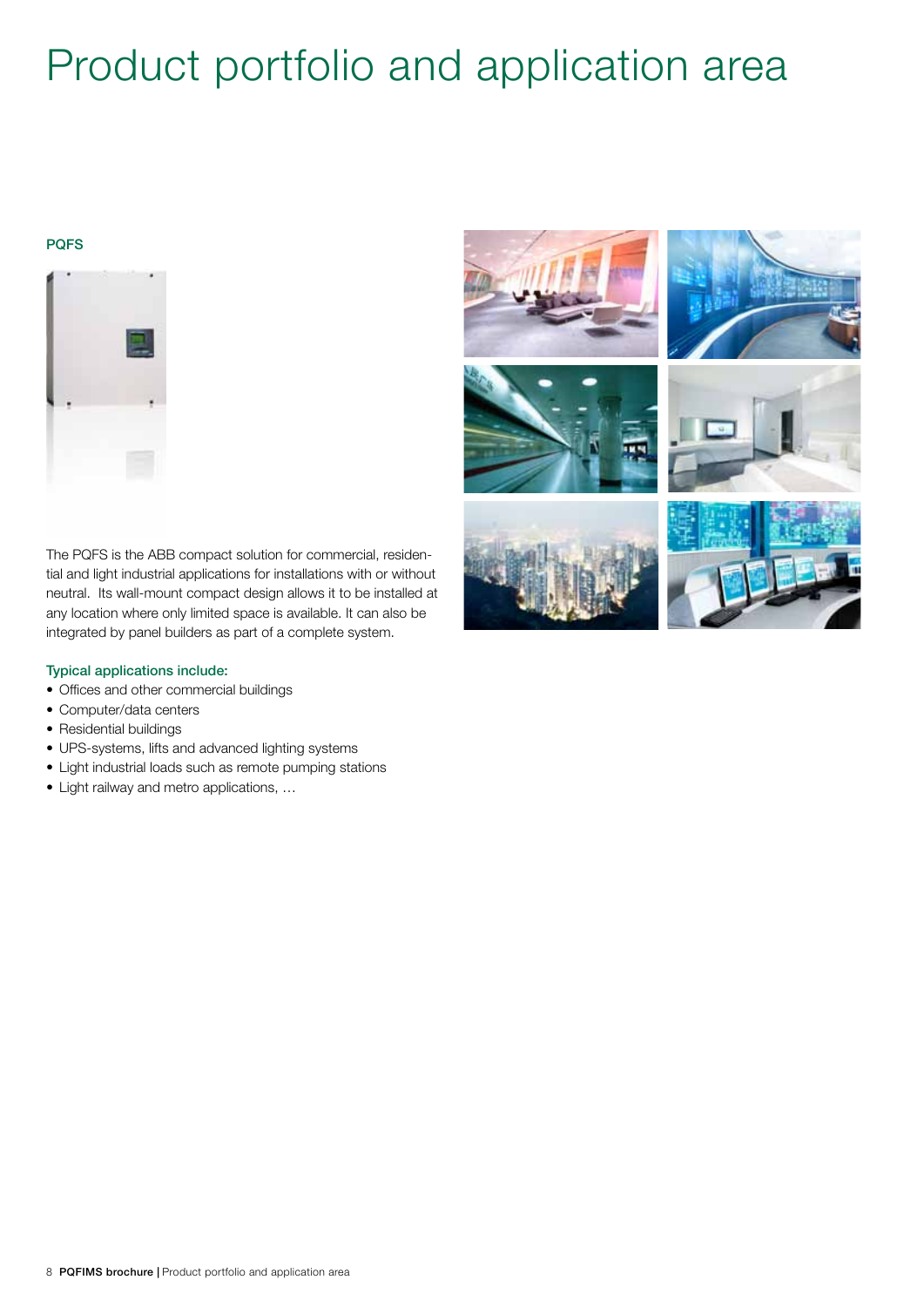## An excellent user interface

A short commissioning time is critical in demanding applications and the customer needs to supervise the network quality at all times. The user-friendly PQF-Manager interface has been designed with these requirements in mind.

The PQF-Manager is the Graphical User Interface provided with all the PQF types as a standard accessory. It offers direct access to filter control, programming, and monitoring functions without a PC. Communication facilities and detailed fault and event logging with real time stamp are also available.



#### Customer benefits

- Protection available with minimal downtime
- Direct access to key parameters of the installation
- Usable in a variety of supervision systems



#### Fully graphics backlit display

With its large dimensions (64 x 132 pixel) and the clear positioning of information, prompts and icons, the backlit PQF-Manager offers a high level of readability and an unprecedented level of viewing comfort. It provides the following main functions :

- Starting, stopping and resetting the filter
- Measurement, analysis and logging of characteristic parameters
- Setting up the filter
- Monitoring the filter load and fault logging

#### Menu navigation

A simple and user friendly organization of menus and items makes the navigation easy and intuitive.

#### **Communication**

The PQF-Manager is provided with Modbus RTU communication features. Through a Modbus RS-485 converter (optional), the PQF can be linked to the supervision system of the customer. All parameters, settings and measurements are accessible remotely.

#### Help button

The Help button gives instant access to a comprehensive description of most of the features and functionality of the PQF.

#### Easy commissioning

With automatic detection and correction of incorrect CT connections commissioning is made easy.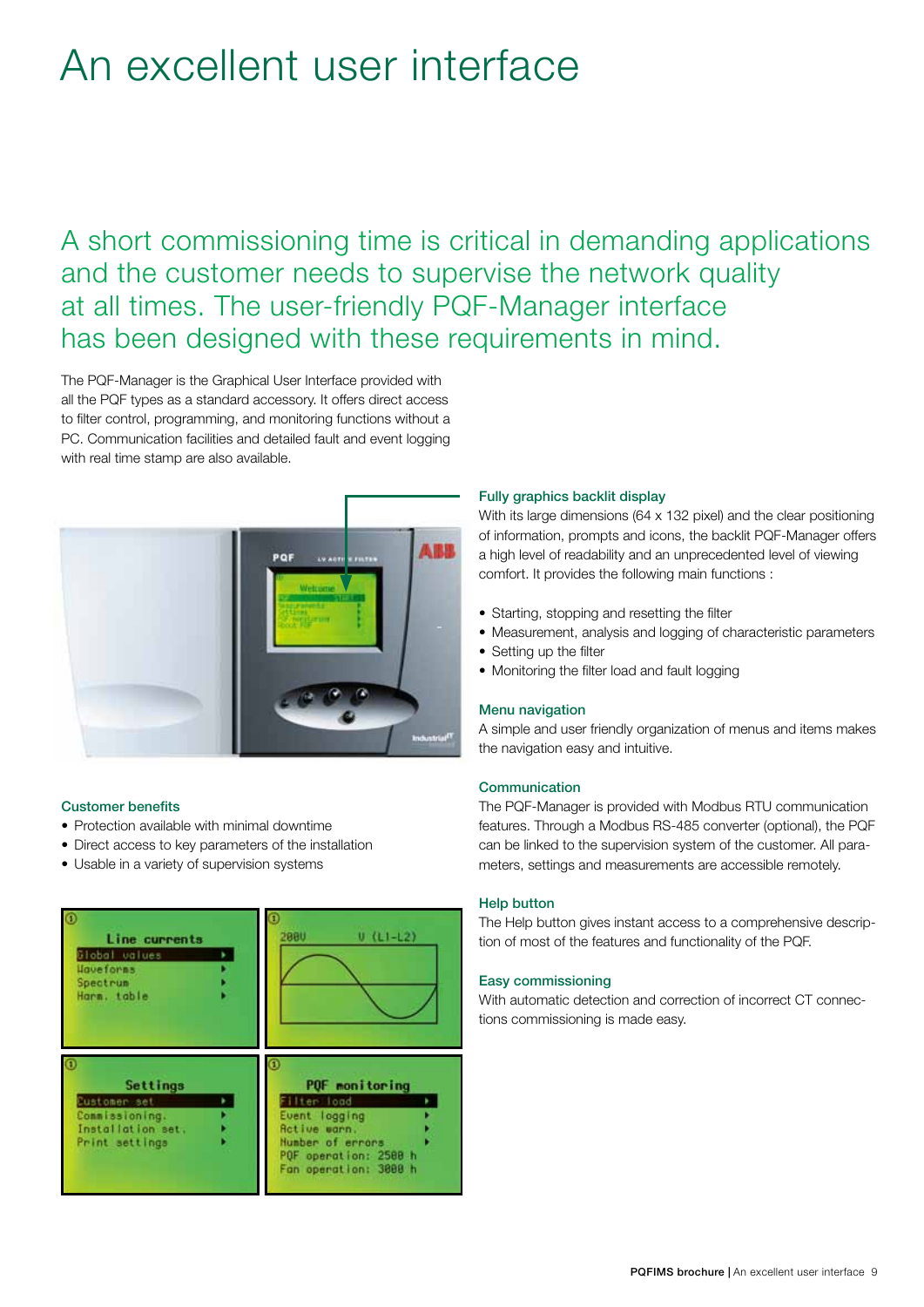### Filter specifications

| <b>Model</b>                                    | <b>PQFI</b>                                         | <b>PQFM</b>                                                          | <b>PQFS</b>                                    |  |
|-------------------------------------------------|-----------------------------------------------------|----------------------------------------------------------------------|------------------------------------------------|--|
| <b>Electrical characteristics</b>               |                                                     |                                                                      |                                                |  |
| <b>Connection method</b>                        | 3-wire                                              | 3-wire                                                               | 3-wire/4-wire                                  |  |
| Network voltage <sup>(1)</sup>                  | V1: 208-480V                                        | V1: 208-480V                                                         | 208-240V                                       |  |
|                                                 | V2: 480-690V                                        | V2: 480-600V(2)                                                      | 380-415V                                       |  |
| Network frequency                               | 50 Hz/60 Hz - +/- 5%                                |                                                                      |                                                |  |
| Line current rating per base unit $(Arms)$      | V1: 300 A, 450 A                                    | V1: 70 A, 100 A, 130 A, 150 A                                        | 30 A, 45 A, 60 A, 70 A,                        |  |
|                                                 | V2: 180 A, 320 A(3)                                 | $V2: 100 A^{(2)}$                                                    | 80 A, 90 A, 100 A                              |  |
| Neutral current rating per base unit $(Arms)$ . |                                                     |                                                                      | 3 times the line current rating <sup>(4)</sup> |  |
| Modularity <sup>(5)</sup>                       | Maximum 8 units can be combined                     |                                                                      | Maximum 4 units can be combined                |  |
| Redundancy <sup>(6)</sup>                       | Master/master or master/slave arrangement           |                                                                      |                                                |  |
| <b>Equipment losses</b>                         |                                                     | 3% of the equipment power typically                                  |                                                |  |
| Internal power circuit protection               | Main breaker                                        | Fuse box disconnector (optional)                                     |                                                |  |
| <b>Filter characteristics</b>                   |                                                     |                                                                      |                                                |  |
| Harmonic range                                  |                                                     | 2 <sup>nd</sup> to 50 <sup>th</sup> order                            |                                                |  |
| Harmonics selectable                            | 20 orders                                           |                                                                      | 3-wire: 20 orders                              |  |
|                                                 |                                                     |                                                                      | 4-wire: 15 orders                              |  |
| <b>Filtering degree</b>                         | Programmable per harmonic in absolute Ampere value  |                                                                      |                                                |  |
| Harmonic attenuation factor                     | Better than 97% at rated load                       |                                                                      |                                                |  |
| $(I_H$ (source)/ $I_H$ (load))                  |                                                     |                                                                      |                                                |  |
| <b>Reaction time</b>                            | < 0.5 ms instantaneous response                     |                                                                      |                                                |  |
| Response time                                   | 2 networks cycles typically (10-90% filtering       |                                                                      |                                                |  |
| Reactive power characteristics                  |                                                     |                                                                      |                                                |  |
| Target cos $\phi$                               |                                                     | Programmable from 0.6 (inductive) to 0.6 (capacitive) <sup>(7)</sup> |                                                |  |
| Load balancing characteristics                  |                                                     |                                                                      |                                                |  |
| <b>Modes</b>                                    | Between phases: ON/OFF                              |                                                                      | Between phases: ON/OFF                         |  |
|                                                 |                                                     |                                                                      | Between phase and neutral: ON/OFF              |  |
| Programming/Communication                       |                                                     |                                                                      |                                                |  |
| Digital I/O                                     | 2 digital inputs/6 digital outputs (potential free) |                                                                      |                                                |  |
| Alarm contact                                   | 1 NO/NC alarm contact (potential free)              |                                                                      |                                                |  |
| Programming/Monitoring                          | Using PQF-Manager GUI                               |                                                                      |                                                |  |
|                                                 | Using Modbus RTU interface (optional)               |                                                                      |                                                |  |
|                                                 | Using PQF-Link software (optional)                  |                                                                      |                                                |  |
| Certification                                   |                                                     |                                                                      |                                                |  |
|                                                 |                                                     | CE, cUL & CTick                                                      | CE & CTick                                     |  |

 $(1)$  Acceptable network voltage tolerance is  $+/-10\%$ .

(2) cUL version only.

<sup>(3)</sup> If the system voltage is higher than 600 V, the current rating of this unit may be derated automatically depending on the load conditions for ambient temperatures higher than 30°C/86°F. cUL versions are limited to 600V

 $^{(4)}$  Neutral current rating of PQFS 100 A units is limited to 270  $A_{rms}$ .

<sup>(5)</sup> A PQF filter system consists of a combination of base units selected within a type and voltage category. The base units can be of master or of slave type.

• For PQFI and PQFM filters, units of a different rating may be combined. For PQFM filters, maximum one unit rating difference between the largest and the smallest unit in a system is allowed. E.g. PQFM 150 A + PQFM 130 A.

• For PQFS filters, the units of a filter system must all have the same rating.

(6) For full redundancy combine only master units. If limited redundancy is acceptable, master and slave units can be combined. The desired redundancy level can be obtained by selecting more or less master units.

(7) If cos  $\varphi$  of the installation is higher than the target cos  $\varphi$ , the filter will not downgrade the existing cos  $\varphi$ .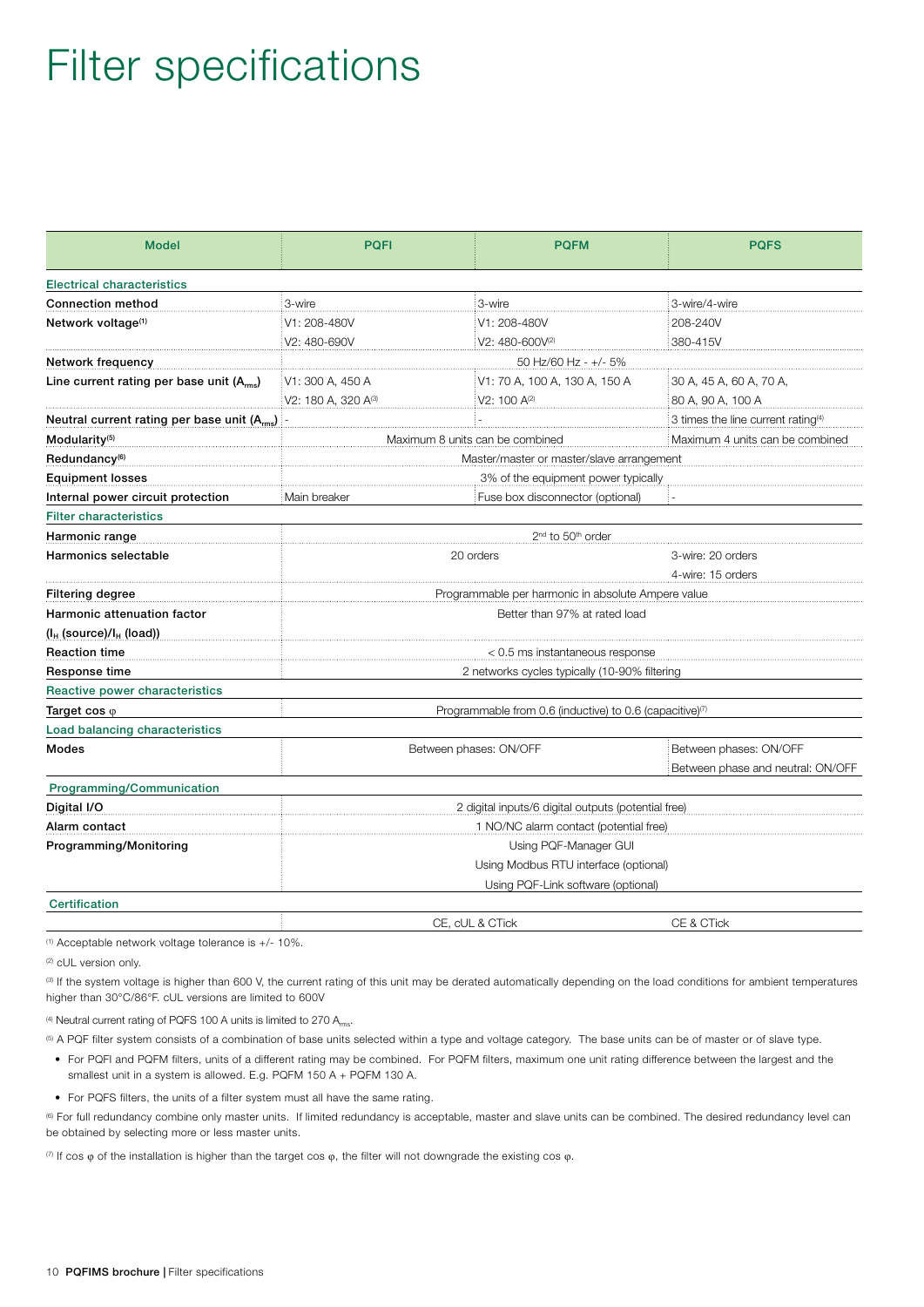| <b>Model</b>                       | <b>POFI</b>                                                                    | <b>POFM</b>                                         | <b>PQFS</b>          |  |
|------------------------------------|--------------------------------------------------------------------------------|-----------------------------------------------------|----------------------|--|
| Physical aspects (per base unit)   |                                                                                |                                                     |                      |  |
| Mounting                           |                                                                                | Free standing cubicle (PQFI-M) or IP00 plate (PQFM) | Wall-mount enclosure |  |
| Approximate dimensions (W x D x H) | 800 x 600 x 2150 mm                                                            | 600 x 600 x 2150 mm (cubicle)                       | 585 x 310 x 700 mm   |  |
|                                    |                                                                                | 498 x 432 x 1697 mm (plate)                         |                      |  |
| Approximate weight (unpacked)      | 180 A/300 A units: 525 kg                                                      | 270 kg (cubicle)                                    | 120 kg               |  |
|                                    | 320 A/450 A units: 620 kg                                                      | $150$ kg (plate)                                    |                      |  |
| Color                              | RAL 7035 (light gray)                                                          |                                                     |                      |  |
| <b>Installation aspects</b>        |                                                                                |                                                     |                      |  |
| Altitude                           | Indoor installation in clean environnment up to 1000 m altitude <sup>(1)</sup> |                                                     |                      |  |
| Ambient temperature                | $-10^{\circ}$ C to $40^{\circ}$ C <sup>(1)</sup>                               |                                                     |                      |  |
| Humidity                           | Maximum 95% relative humidity, non-condensing <sup>(2)</sup>                   |                                                     |                      |  |
| Fixation                           | Floor fixation/lifting lugs provided                                           |                                                     | Wall-mounted         |  |
| Cable entry                        | <b>Bottom</b>                                                                  | Top or bottom (to be specified at                   | Bottom               |  |
|                                    | time of ordering)                                                              |                                                     |                      |  |
| <b>CT</b> requirements             | 3 CT's are required (class 1.0 or better)                                      |                                                     |                      |  |
|                                    | Filter burden: 5VA for upto 8 units<br>$\bullet$                               |                                                     |                      |  |
|                                    | Secondary rating: 5 A                                                          |                                                     |                      |  |
|                                    | CT's must be installed in closed loop configuration                            |                                                     |                      |  |
| IP protection                      | IP21                                                                           | Plate version: IP00                                 | IP <sub>30</sub>     |  |
|                                    | Optional: IP41(3)                                                              | Cubicle version: IP21                               |                      |  |
|                                    |                                                                                | Optional: IP41(3)                                   |                      |  |

(1) Higher altitudes (up to 2000 m/ 6600 ft max.) and temperatures (up to 50°C/122°F max.) with suitable derating.

(2) The maximum relative humidity for operational purposes is 95%. When the units are stored for a longer time, do not exceed a relative humidity of 85%.

(3) For IP41 models, 10% derating applies.

The data here presented is an extract of the complete product specification. Please refer to the document "PQFI-PQFM-PQFS detailed technical specifications" for more technical information.

### Examples of unit combinations

#### PQFI

|       | Filter line current Unit combinations for PQFI - V1 |
|-------|-----------------------------------------------------|
| 300 A | PQFI-V1-M30                                         |
| 450 A | <b>PQFI-V1-M45</b>                                  |
| 750 A | PQFI-V1-M45 + S30                                   |
| 900 A | PQFI-V1-M45 + S45                                   |

#### PQFM

|       | Filter line current : Unit combinations for PQFM - V1 |
|-------|-------------------------------------------------------|
| 100 A | PQFM-V1-M10                                           |
| 130 A | PQFM-V1-M13                                           |
| 150 A | PQFM-V1-M15                                           |
| 300 A | PQFM-V1-M15 + S15                                     |
| 450 A | PQFM-V1-M15 + S15 + S15                               |

#### PQFS

|       | Filter line current : Unit combinations for PQFS |
|-------|--------------------------------------------------|
| 60 A  | PQFS-M06                                         |
| 100A  | POFS-M10                                         |
| 120 A | PQFS-M06 + S06                                   |
| 180 A | $PQFS-M09 + SO9$                                 |
| 200 A | PQFS-M10 + S10                                   |

#### Notes:

- Any desired level of redundancy can be obtained by selecting more or less master units. In order to obtain full redundancy replace all slave units by master units.
- Other ratings can be obtained by combining the appropriate base units.
- Through the use of more specific options, a wide range of requirements can be catered for. Contact your ABB service provider for specific queries.